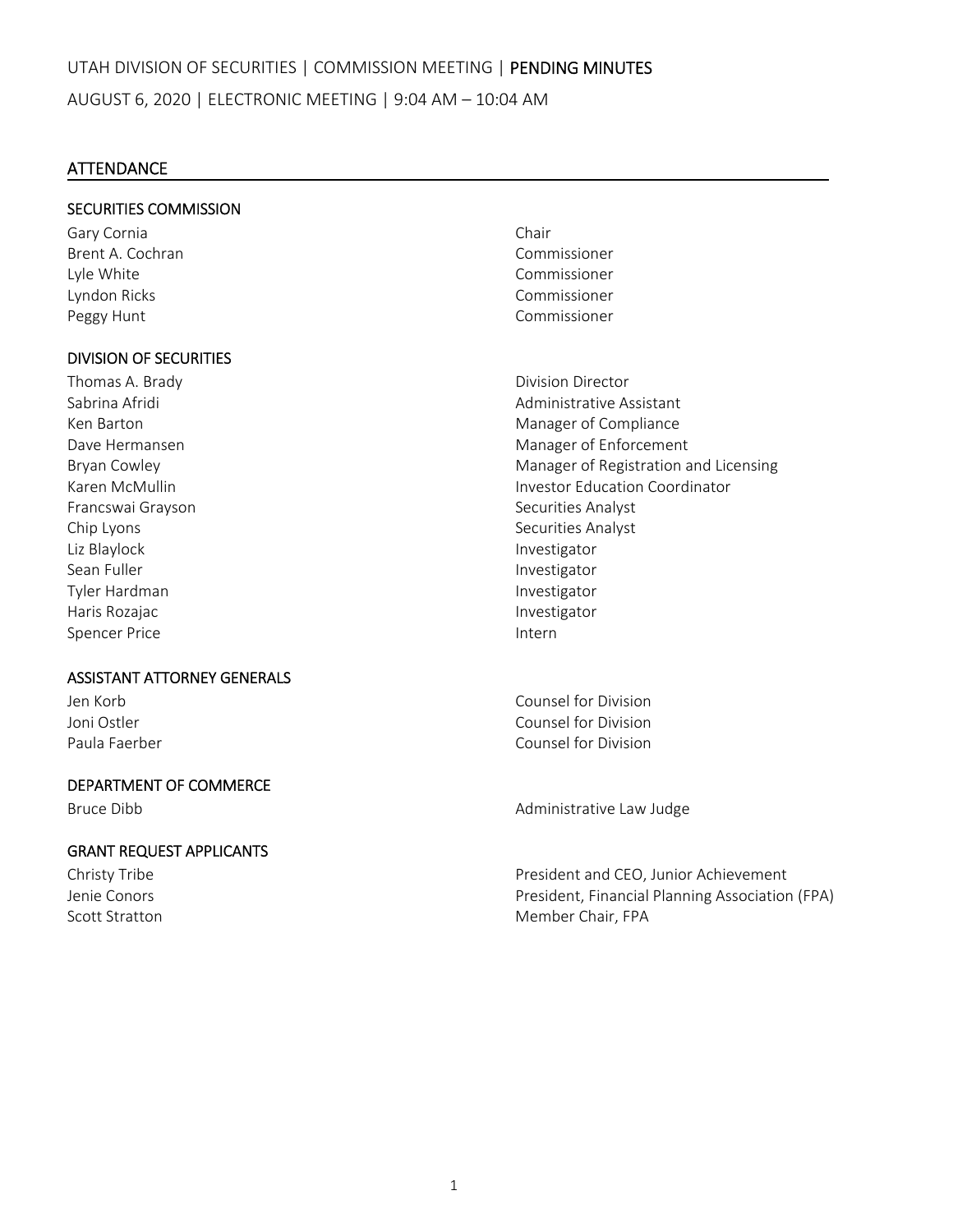# UTAH DIVISION OF SECURITIES | COMMISSION MEETING | PENDING MINUTES

AUGUST 6, 2020 | ELECTRONIC MEETING | 9:04 AM – 10:04 AM

# WELCOME AND CALL TO ORDER 9:17 AM

Meeting commenced. Chair Gary Cornia

# APPROVAL OF MINUTES **APPROVAL OF MINUTES A**

Commissioner Brent Cochran made a motion to approve the Minutes and Commissioner Peggy Hunt seconded the motion.

 $\checkmark$  The motion was approved unanimously.

# Junior Achievement of Utah

Christy Tribe presented the grant request that was submitted for \$5,000.

Commissioner Lyndon Ricks made a motion to approve the \$5,000 request and Commissioner Cochran seconded the motion.

 With discussion from Commissioner White, the \$5,000 grant request from Junior Achievement of Utah was unanimously approved by the Commission, pending final approval from the Executive Director.

# Utah Financial Planning Association

Jenie Connors presented the grant request that was submitted for \$10,000.

Commissioner Ricks made a motion to approve the \$10,000 request and Commissioner Cochran seconded the motion.

 $\checkmark$  The \$10,000 grant request from Utah Financial Planning Association was unanimously approved by the Commission, pending final approval from the Executive Director.

| <b>EDUCATION FUND EXPENDITURE REQUEST</b>                                                      | $9:26 \text{ AM}$   |
|------------------------------------------------------------------------------------------------|---------------------|
|                                                                                                | <b>BRYAN COWLEY</b> |
| Mr. Cowley presented the reformatted budget and explained the proposed whistleblower award for |                     |
|                                                                                                |                     |

\$29.997.80. Commissioner White made a motion to approve the request and Commissioner Hunt seconded the motion.

With discussion, the Commission unanimously approved the Education and Expenditure Request (i.e. budget).

| <b>DIRECTOR'S REPORT</b> | <b>THOMAS A. BRADY</b> |
|--------------------------|------------------------|
| OMID 10                  |                        |

# COVID‐19

Director Brady began his report by explaining how the Heber M. Wells Building remains closed to the public for the time being. The Division staff is still approved to work remotely full time and come to the office only as needed.

# Protection of Vulnerable Adults from Financial Exploitation Act

Mr. Brady explained the significance of fighting senior exploitation and how the Division has made it a priority. In addition to outreach efforts and advisories, in 2018 the Division ran legislation to better protect Utah seniors and passed the Protection of Vulnerable Adults from Financial Exploitation Act. This legislation provided immunity to broker‐dealer firms and investment advisers for delaying transactions and reporting suspected elder abuse. Director Brady shared a success story that was featured in a news story that exemplified the benefits of the legislation. An investment adviser representative contacted Ken Barton of our office and

GRANT REQUESTS 9:08 AM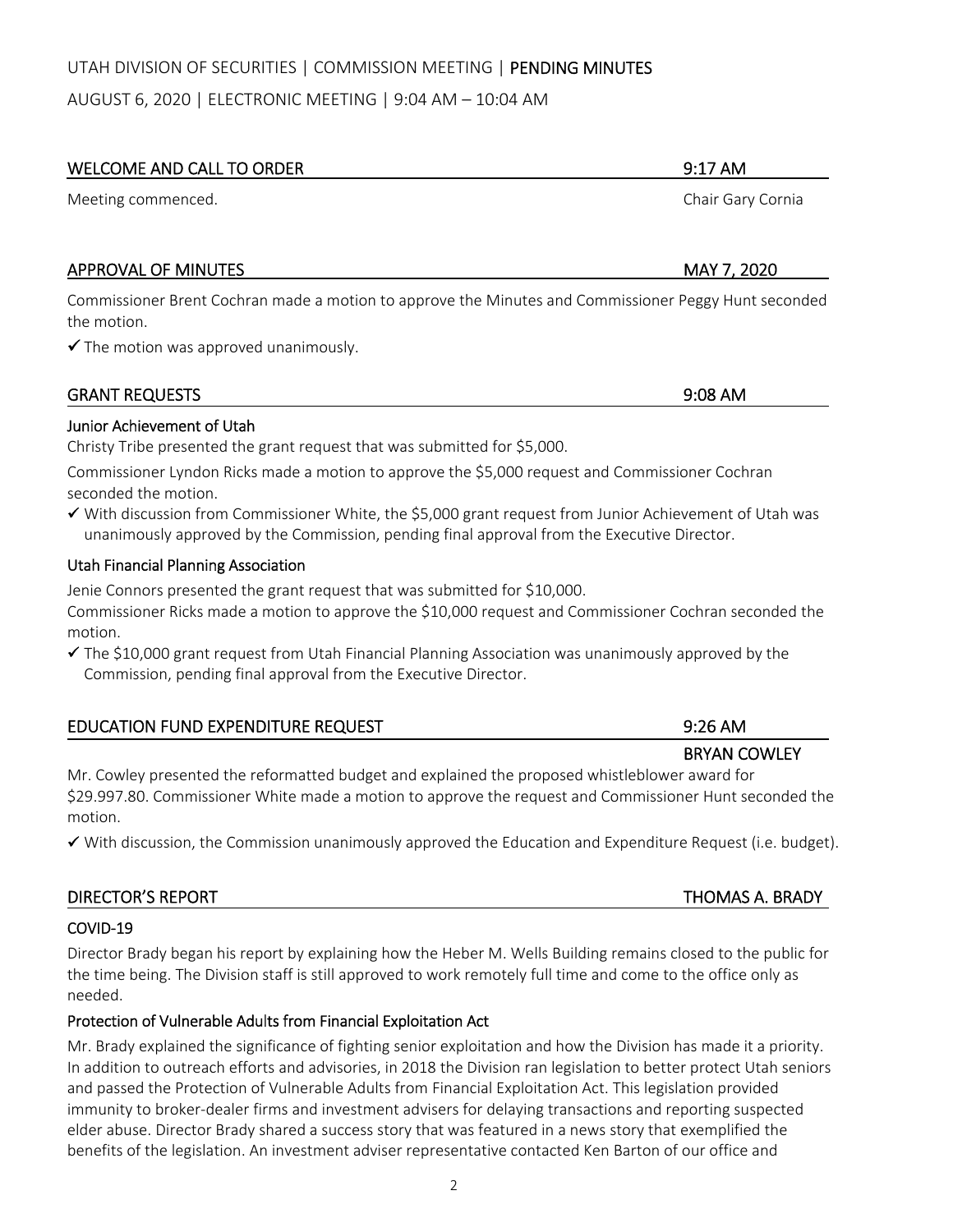AUGUST 6, 2020 | ELECTRONIC MEETING | 9:04 AM – 10:04 AM

reported that he was delaying a transaction for an elderly client whom he believed was being defrauded. As a result of this report and Mr. Barton's proactive efforts the Division was able to prevent this man from losing \$50,000 to a fraud scheme.

# Personnel

Director Brady concluded his report with an update on staffing and what actions have been taken by the legislature in light of the pandemic. Dee Johnson, who worked as an investigator in the Enforcement Section, retired from the Department of Commerce this past month. Mr. Johnson was hired in 2001 as an investigator in the Division of Real Estate. In 2012, Mr. Johnson began investigating for the Division of Securities. The Division already had one investigator vacancy prior to Dee's departure. In light of the COVID crisis the legislature, in addition to revoking the 2.5% COLA for state employees, passed a 5% reduction in the Department's budget appropriation. Notwithstanding the reduction, the Division was able to seek and obtain approval from the governor's office to hire one investigator at this time to address the vacancies.

| <b>SECTION REPORTS</b> | $9:36$ AM         |
|------------------------|-------------------|
| <b>COMPLIANCE</b>      | <b>KEN BARTON</b> |

# 2020 Year‐to‐date Exam Statistics

Ken Barton began the Compliance report by explaining exams related to securities licensed entities as well as agents: The total YTD exams Compliance completed for 2020 is 38.

 $-$  37 compliance examinations as follows: 15 for-cause exams opened as a result of an investor complaint or Regulatory Agency referral, and 22 routine examinations. Lastly, 1 new Investment Adviser licensing approval exam. Total exams initiated by the Section YTD 2020 is thirty-eight (38) exams.

# Administrative and Criminal Action Updates

Mr. Barton concluded the Compliance report by explaining the 2 Administrative Actions the Compliance section is currently working on:

 $\rightarrow$  We have filed 2 administrative actions which has an initial hearing scheduled for this month. The Section has delivered exams for criminal screening with a prosecutor's office.

# **Complaints**

Mr. Hermansen began the Enforcement report by explaining how complaints are coming in at a steady pace, even in light of COVID‐19.

- $-$  35 cases currently under investigation.
- $-$  25 cases in the que.
- $\rightarrow$  2 cases are jointly being investigated with other States.

# Administrative Actions

Mr. Hermansen then discussed the status of Administrative Actions as follows:

- $-$  7 Orders to Show Cause have been issued since the last Commission Meeting.
- $-6$  Orders to Show Cause are outstanding.
- $-$  3 criminal cases.
- $-$  The Division issued a temporary restraining order (TRO) on August 5, 2020 against a company that the Division is familiar with as far as who the recidivist is. Mr. Hermansen explained that said company was raising money and the Division felt the TRO was needed to stop additional funds being raised.

# Criminal Actions

# ENFORCEMENT **EXECUTE ENFORCEMENT EXECUTE ENFORCEMENT**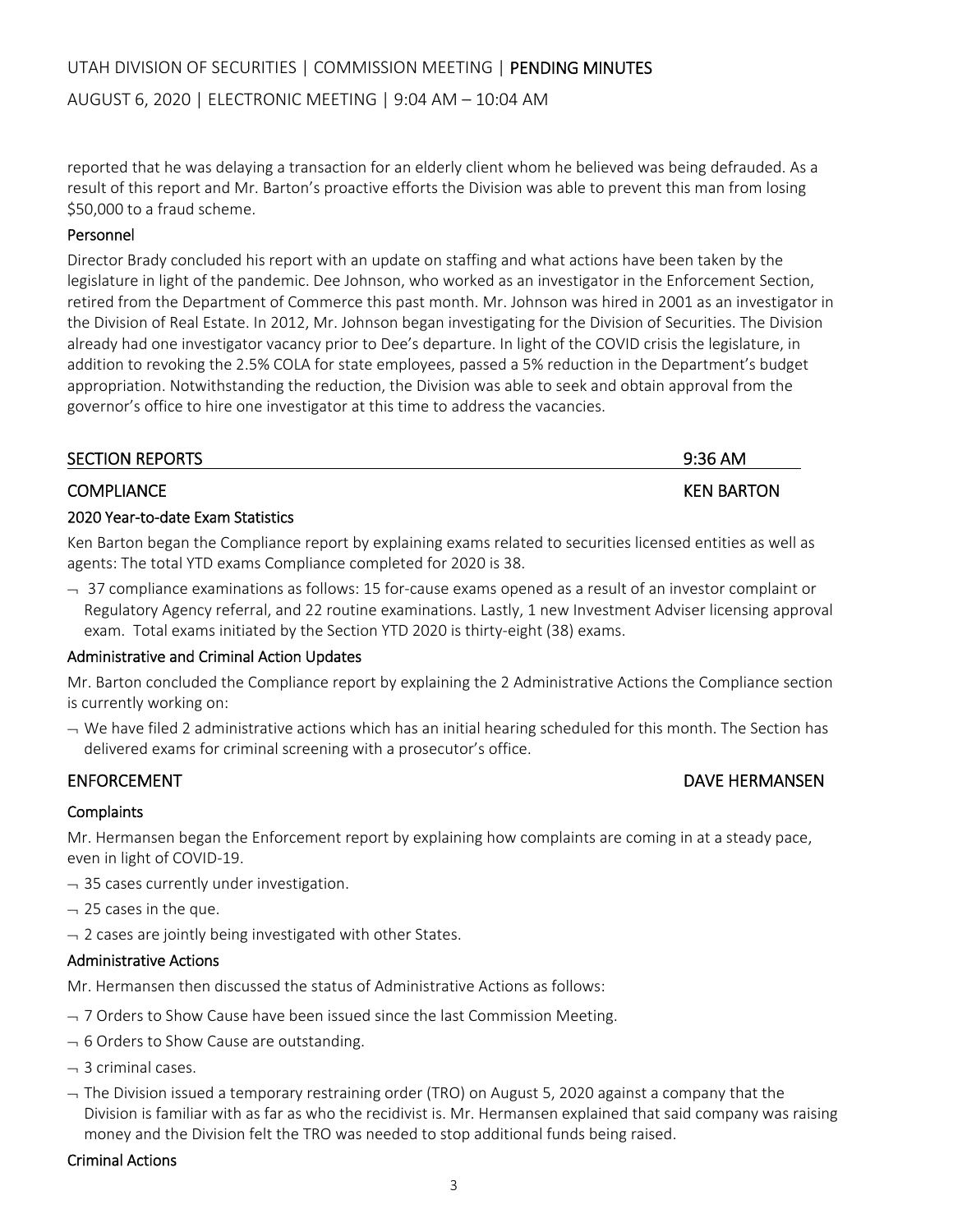# UTAH DIVISION OF SECURITIES | COMMISSION MEETING | PENDING MINUTES

#### AUGUST 6, 2020 | ELECTRONIC MEETING | 9:04 AM – 10:04 AM

Mr. Hermansen discussed how the grand jury has not been in session due to the current pandemic, which has slowed down the process on criminal cases. However, beginning next week the grand jury will reconvene and a few cases will be under indictment. Rust Coin is being handled by the Feds, sentencing is in the first week of September 2020, and Denise Rust has entered a guilty plea. Mr. Hermansen concluded the Enforcement report with updates on criminal actions as follows:

- $-$  26 cases being prosecuted or being screened by prosecutors.
- $\rightarrow$  United States Attorney's office has 16 cases.
- $\rightarrow$  Utah Attorney General's office has 9 cases.
- $\lnot$  County prosecutors have 1 case.

#### REGISTRATION AND LICENSING **BRYAN COWLEY**

Mr. Cowley began the Registration and Licensing report by reviewing the 2019‐2020 changes as follows:

- $\rightarrow$  Broker-Dealers have decreased by 22.
- $\rightarrow$  Broker Dealer Agents have decreased by 3,883.
- $\rightarrow$  Investment Advisers have increased by 8.
- $-$  Federal Covered Advisers have increased by 106.
- $\rightarrow$  Investment Adviser Representatives increased by 203.
- $\lnot$  Issuer Agents increased by 4.

#### INVESTOR EDUCATION KAREN MCMULLIN

#### Events

Ms. McMullin began the Investor Education report by explaining the impact of COVID‐19. The Division has transitioned from counting events and attendance to recording outreach opportunities and modes of sharing the Investor Protection message.

#### Public Outreach

- $-$  The Division partnered with the Utah Office of the State Treasurer on social media outreach efforts regarding investment fraud targeting seniors in Washington County. Resources for additional education included local and national agency information to avoid COVID related scams and protect hard-earned savings.
- $\rightarrow$  The Division submitted the updated "Your Money" brochure for inclusion in the Utah JumpStart Annual Start Smart Teacher Summit online toolkit. The online toolkit aligns with the Utah General Financial Literacy Strands and Standards and provides teachers with lesson plans, games, activities and other resources appropriate for online or in person learning. This year, the virtual event, held on Monday, August 3rd, included approximately 234 K‐12 teachers throughout the State of Utah.
- $-$  Two media advisories have recently been issued by the Department of Commerce. The first on June 17, 2020 recognizing World Elder Abuse Awareness Day. The advisory highlighted investment fraud risks to seniors due to COVID‐19 isolation. Included in the advisory are the warning signs of financial exploitation and the importance of continued contact with older family members, friends, and neighbors. The NASAA sponsored "SeniorSafe" presentation, mentioned in the advisory, focuses on how to recognize and report suspected abuse. The presentation is available to financial and investment professionals by contacting the Division. The second media advisory was issued this week, on Aug. 4, 2020 which Director Brady addressed in his report today.

#### New Opportunities and Programs

 $-$  The Division received an invitation to participate in the annual Financial Planning Association Symposium in September.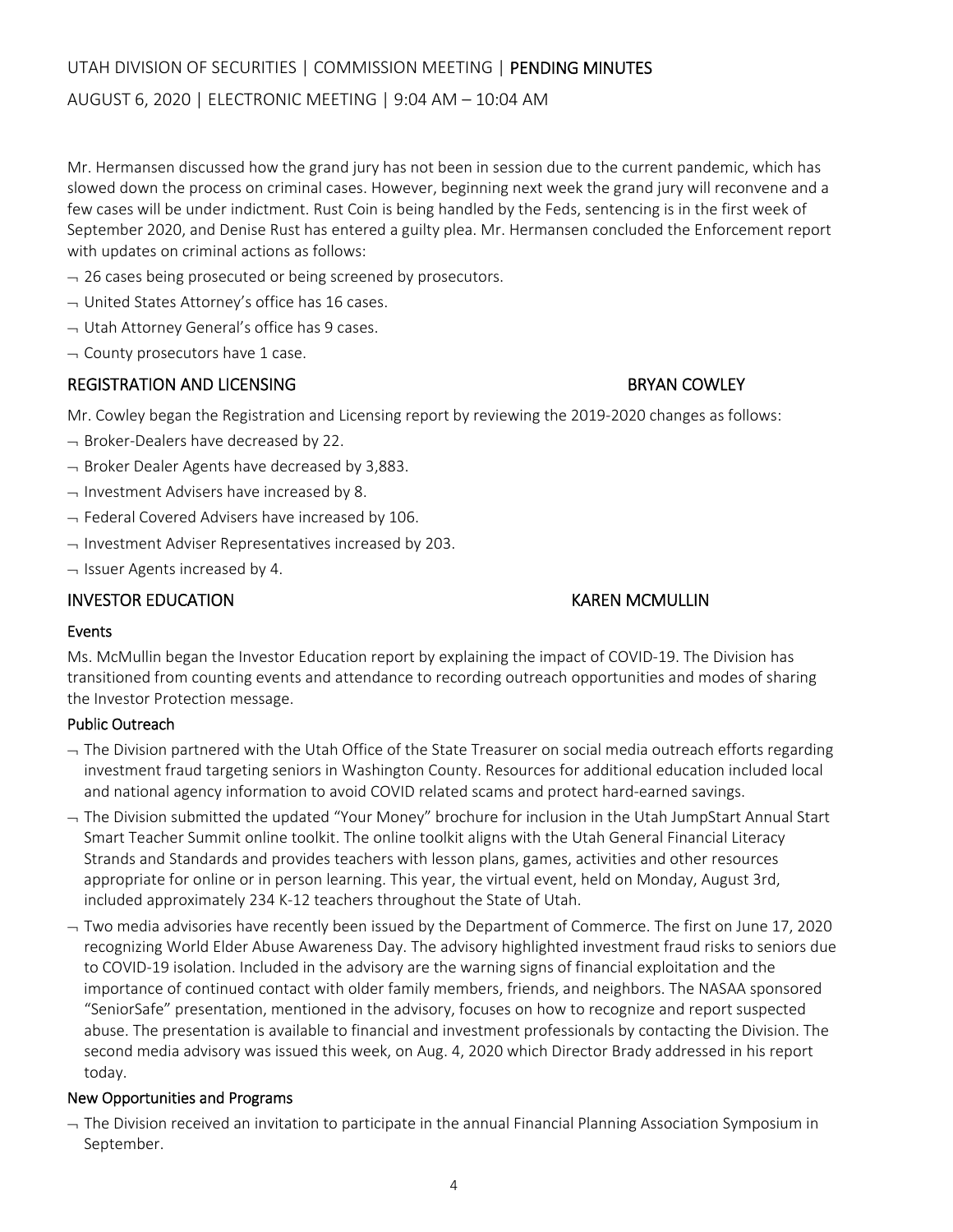# UTAH DIVISION OF SECURITIES | COMMISSION MEETING | PENDING MINUTES

### AUGUST 6, 2020 | ELECTRONIC MEETING | 9:04 AM – 10:04 AM

- $\sim$  URS coordinated with the Division on creating and offering a Financial Wellness program to its members.
- $-$  The Women in the Money conference, tentatively scheduled for Oct. 9, 2020, is a virtual event with the Division participating in both a breakout session and hosting a vendor booth.

Ms. McMullin concluded the report by explaining the Division's website redesign project. Which includes a user‐ centered strategy for an improved online educational experience for the public.

#### CONSIDERATION AND APPROVAL OF PROPOSED ORDERS

### In the matter of: Maria Guadalupe Maynes | SD‐19‐0007

#### Stipulation and Consent Agreement | Presenter: Francswai Grayson

Ms. Maynes agreed to the Proposed Agreement and under this Agreement, Ms. Maynes admits to the Division's Findings and Conclusions of Law. Ms. Maynes agrees to cease and desist from violating the Act and comply with the requirements of the Act in all future business in the State.

Ms. Maynes agrees to be barred from associating with any broker-dealer or investment adviser licensed in Utah; from acting as an agent for any issuer soliciting investor funds in the state of Utah; and from being licensed in any capacity in the securities industry in Utah. Ms. Maynes agrees to pay restitution in the amount of \$5,000, pursuant to the Criminal Action. Under this Agreement, Ms. Maynes agrees to pay \$19,000 pursuant to the terms set forth in paragraph 52 and a fine of \$64,500 to the Division pursuant to the terms set forth in paragraph 53.

Commissioner White made a motion to approve the Agreement and Commissioner Cochran seconded the motion.

 $\checkmark$  With discussion from Commissioner White and Commissioner Ricks, the Commission unanimously approved the Agreement.

### In the matter of: Patrick John Hutton | SD‐20‐0011

#### Stipulation and Consent Agreement | Presenter: Francswai Grayson

Mr. Hutton agreed to the Proposed Agreement and under this Agreement, Mr. Hutton neither admits nor denies the Division's Findings of Facts and Conclusions of Law. Mr. Hutton agrees to cease and desist from violating the Act and comply with the requirements of the Act in all future business in the state of Utah. Mr. Hutton agrees to be barred from associating with any broker-dealer or investment adviser licensed in Utah; from acting as an agent for any issuer soliciting investor funds in the state of Utah; and from being licensed in any capacity in the securities industry in Utah. Mr. Hutton agrees to pay restitution in the amount of \$50,000, pursuant to the Criminal Action. Under this Agreement, Mr. Hutton agrees to pay a total fine of \$70,000 to the Division pursuant to the terms set forth in paragraph 62.

Commissioner White made a motion to approve the Agreement and Commissioner Hunt seconded the motion.  $\checkmark$  With discussion from Chair Cornia, the Commission unanimously approved the Agreement.

### MOTION TO ADJOURN **10:04 AM**

Chairman Cornia, called for a motion to adjourn the meeting. Commissioner Cochran made the motion and Commissioner Ricks seconded the motion.

 $\checkmark$  The Commission unanimously voted to adjourn the meeting.

The next scheduled Securities Commission meeting is on, October 7, 2020 at 9:00 AM